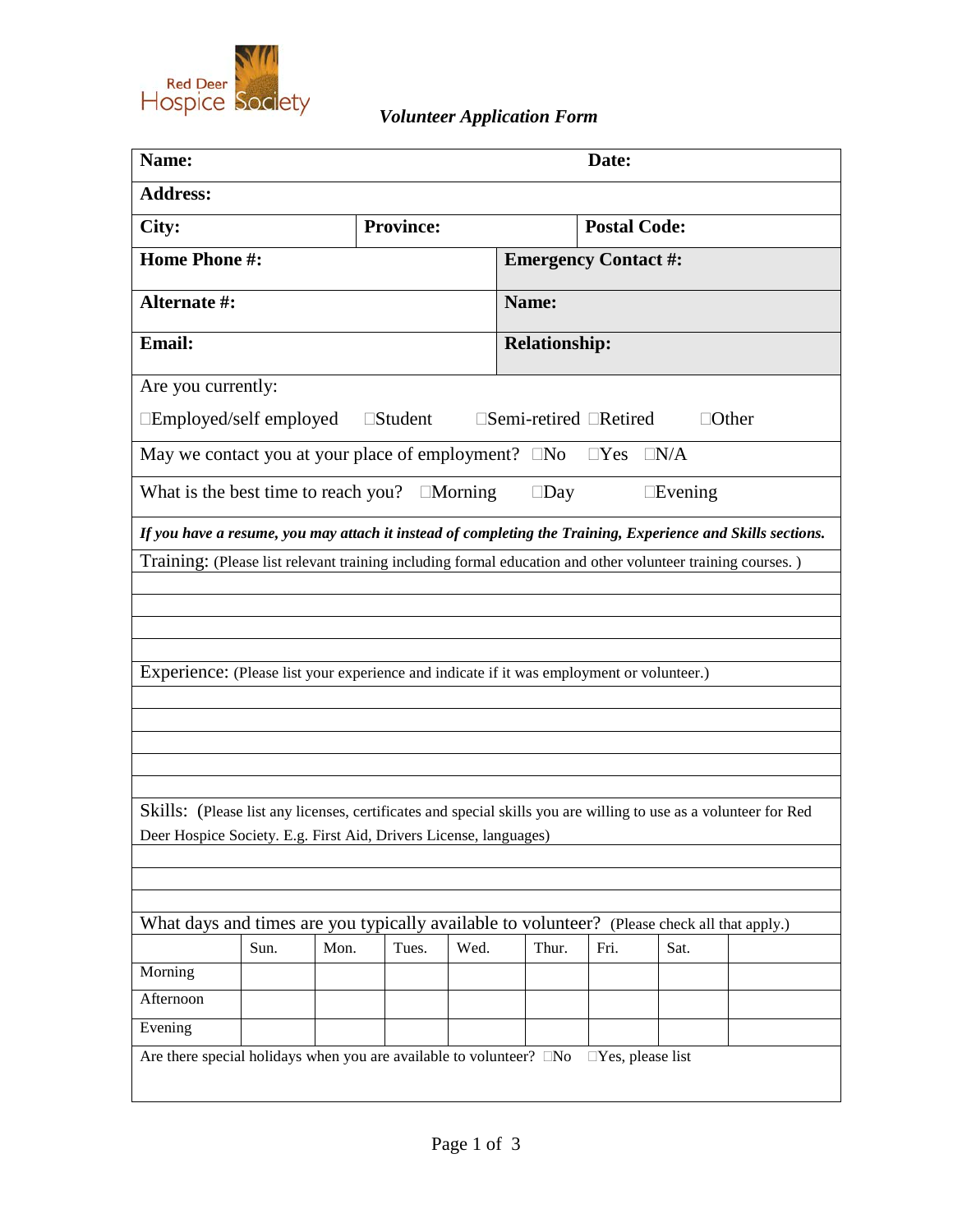

Please write a little bit about your reasons for applying to be a Hospice Volunteer. What skills and interests will you bring as a Hospice Volunteer? What expectations do you have of being a Hospice Volunteer? Do you have any physical or medical restrictions that may affect your function as a volunteer?  $\Box$ No  $\Box$ Yes, please describe (i.e. allergies, back, poor vision or hearing, etc.) Have you had experience working with people with life threatening illnesses?  $\Box$ No  $\Box$ Yes, please describe Have you experienced a significant personal loss?  $\square$ No  $\square$ Yes, please describe (include how long ago the loss[es] occurred and what relationship the person[s] was [were] to you.) Please list any hobbies, interests or activities that you enjoy. Are you legally entitled to work/volunteer in Canada?  $\square$  Yes  $\square$  No, please explain